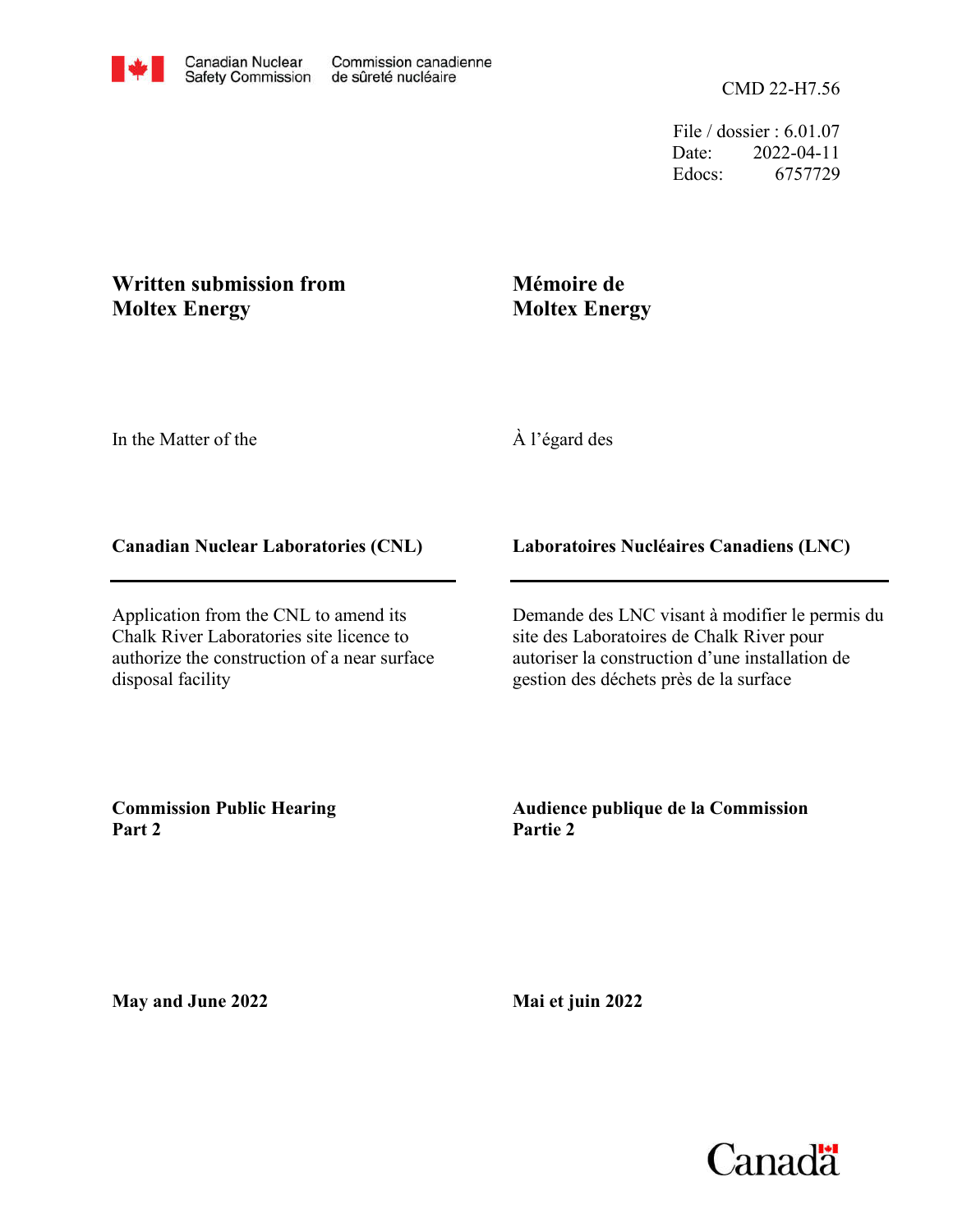

April 11, 2022

Senior Tribunal Officer, Secretariat Canadian Nuclear Safety Commission 280 Slater Street P.O. Box 1046, Station B Ottawa, Ontario K1P 5S9

#### **Subject: Canadian Nuclear Laboratories' application to amend its Chalk River Laboratories site licence to authorize the construction of a near-surface disposal facility (IAA Reference Number: 80122)**

Dear Secretariat:

The purpose of this letter is to provide a written intervention for the public meeting of May 31, 2022, in which the Canadian Nuclear Safety Commission (CNSC) will consider the Near Surface Disposal Facility (NSDF) being proposed by Canadian Nuclear Laboratories on the site of Chalk River Laboratories (CRL). Moltex Energy supports CNL's application to amend its licence to authorize the constructions of the NSDF.

Moltex is a private company developing breakthrough nuclear technologies, including:

- the Stable Salt Reactor Wasteburner (SSR-W), which uses recycled nuclear waste as fuel;
- a WAste To Stable Salt (WATSS) process for recycling nuclear waste; and
- GridReserve thermal energy storage tanks that allow the reactor to complement intermittent renewables.

Moltex was selected by NB Power and the Government of New Brunswick to advance development of its reactor technology in New Brunswick, with the goal of deploying its first reactor next to the Point Lepreau Nuclear Generating Station. Moltex has established a service agreement with CNSC for Phase 1 and Phase 2 of the Pre-Licensing Vendor Design Review of the SSR-W, with Phase 1 successfully completed. CRL research supports these activities.

Moltex supports the environmentally responsible management of low-level waste as a means to further enhance the overall benefits that nuclear technologies bring to Canada and the world. With the NSDF, CNL is offering a permanent solution to the management of low-level waste already present at CRL and at other Atomic Energy of Canada Limited sites. The NSDF will also handle low-level waste from hospitals and universities, which greatly benefit Canadians. So, having a permanent mechanism to manage these wastes is particularly important.

The NSDF would apply internationally recognized, state-of-the-art technology to protect people and the environment from any potential harms of low-level waste. By proposing to build this facility now, CNL is avoiding a scenario in which it would be left for future generations.

The NSDF would also enable health research to continue at the CRL site. Not only does this research bring hope to people who suffer from cancer and other diseases, it also contributes to advances in clean, carbon-free energy to combat climate change. Some of these advances will support Moltex's technologies, which aim to provide clean, reliable and affordable energy that keeps fossil fuels in the ground.